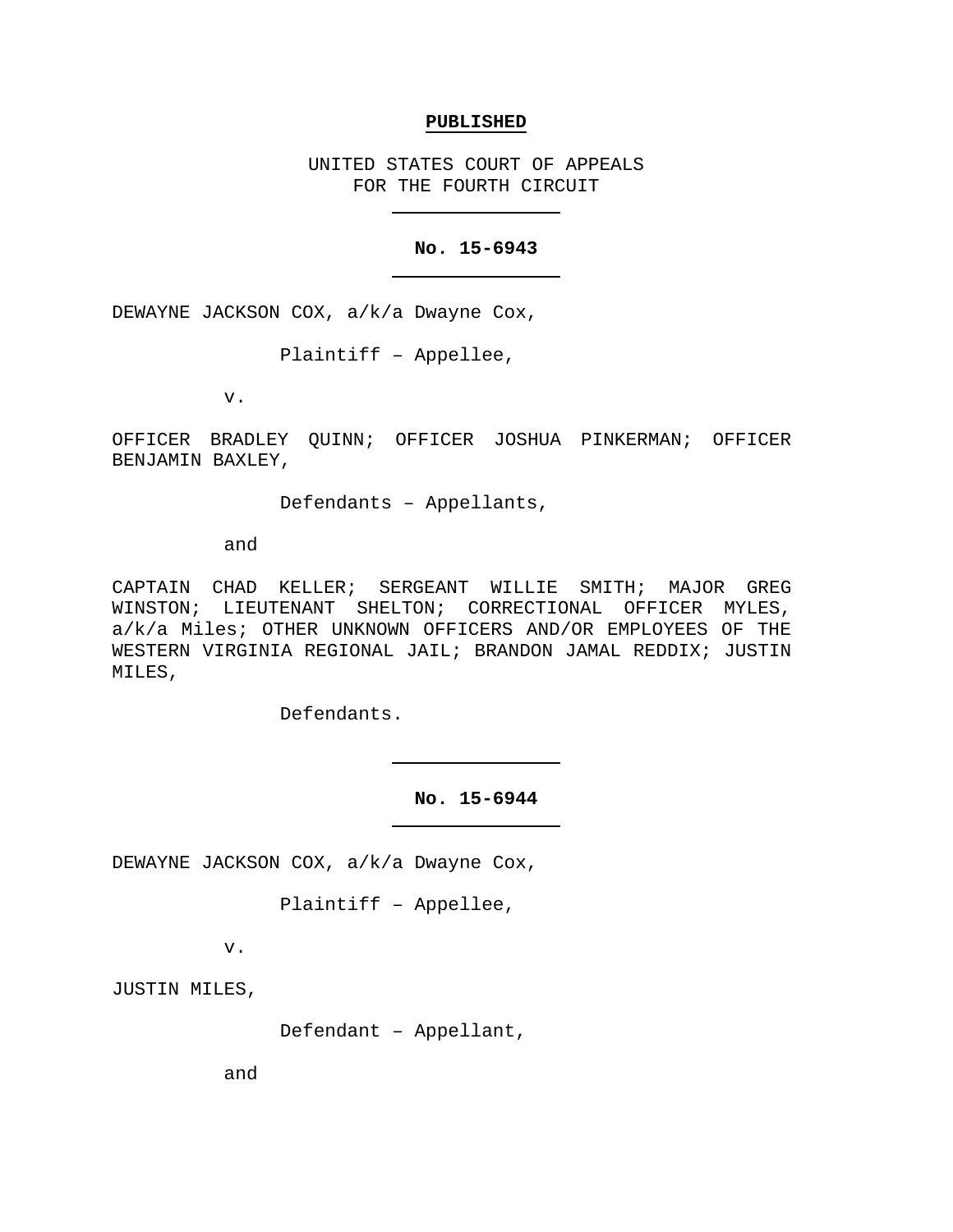OFFICER BRADLEY QUINN; OFFICER JOSHUA PINKERMAN; OFFICER BENJAMIN BAXLEY; CAPTAIN CHAD KELLER; SERGEANT WILLIE SMITH; MAJOR GREG WINSTON; LIEUTENANT SHELTON; CORRECTIONAL OFFICER MYLES, a/k/a Miles; OTHER UNKNOWN OFFICERS AND/OR EMPLOYEES OF THE WESTERN VIRGINIA REGIONAL JAIL; BRANDON JAMAL REDDIX,

Defendants.

Appeals from the United States District Court for the Western District of Virginia, at Roanoke. Glen E. Conrad, Chief District Judge. (7:12-cv-00154-GEC)

Argued: May 11, 2016 Decided: July 6, 2016

Before DUNCAN, WYNN, and HARRIS, Circuit Judges.

Affirmed by published opinion. Judge Harris wrote the opinion, in which Judge Duncan and Judge Wynn joined.

**ARGUED:** Jim H. Guynn, Jr., GUYNN & WADDELL, P.C., Salem, Virginia; Christopher Carey Newton, FRITH ANDERSON & PEAKE, P.C., Roanoke, Virginia, for Appellants. Melvin Edward Williams, MEL WILLIAMS PLC, Roanoke, Virginia, for Appellee. **ON BRIEF:** John C. Johnson, FRITH ANDERSON & PEAKE, P.C., Roanoke, Virginia, for Appellant Justin Miles.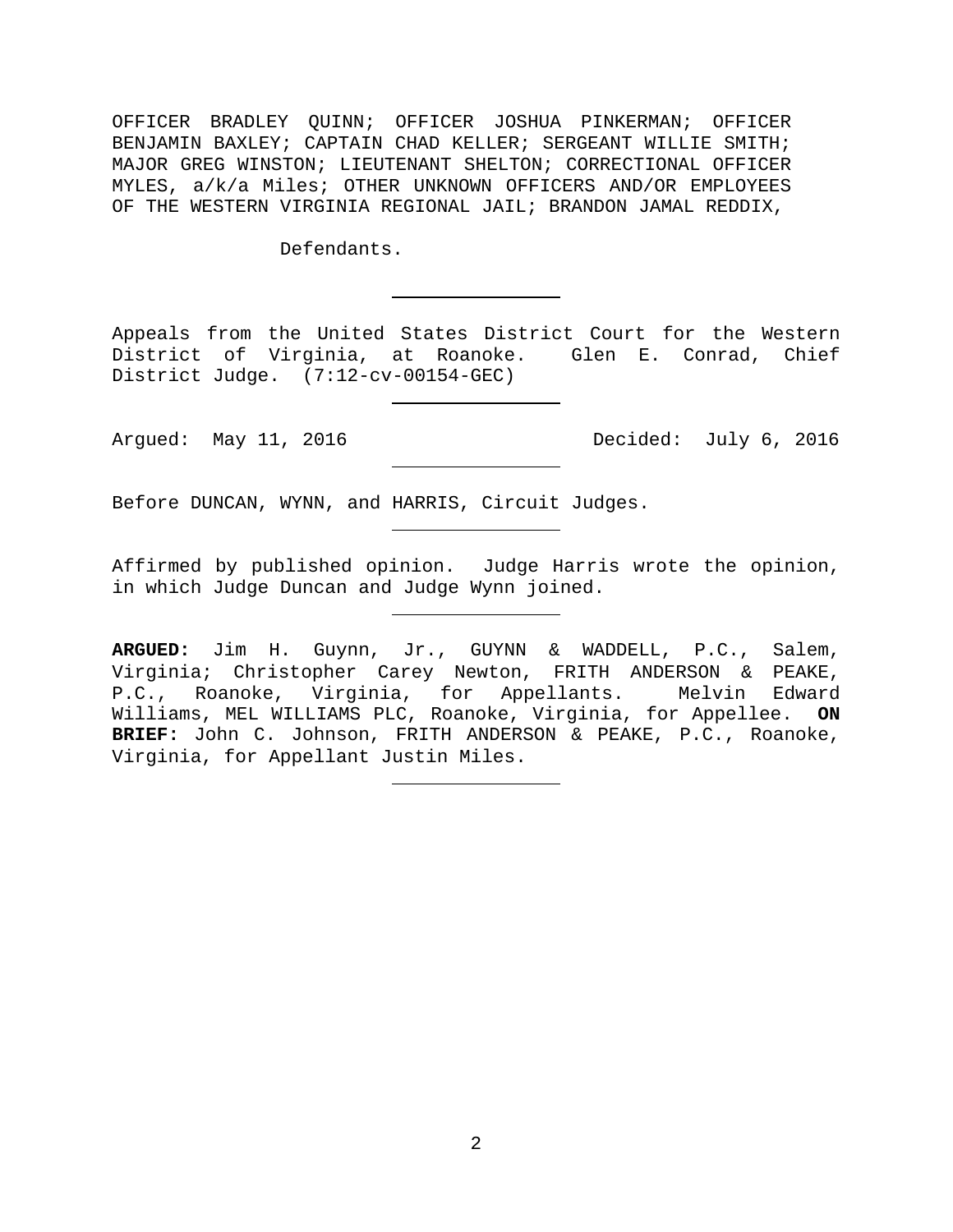PAMELA HARRIS, Circuit Judge:

In 2011, appellee Dewayne Cox was severely beaten by a fellow inmate while incarcerated at the Western Virginia Regional Jail. Cox had repeatedly complained to jail officials — including the appellants, correctional officers Bradley Quinn, Joshua Pinkerman, Benjamin Baxley, and Justin Miles — that he was being threatened, harassed, and robbed by the group of inmates who ultimately orchestrated the beating. Cox filed suit against Baxley, Quinn, Pinkerman, and Miles, alleging that they had been deliberately indifferent to a substantial risk to his safety, in violation of 42 U.S.C. § 1983 and the Eighth Amendment. The district court denied summary judgment to the correctional officers, finding that they were not entitled to qualified immunity on Cox's claims. We agree, and we affirm.

## **I.**

#### **A.**

Because this is an interlocutory appeal of a denial of qualified immunity, we consider only "the facts as the district court viewed them as well as any additional undisputed facts." Danser v. Stansberry, 772 F.3d 340, 345 (4th Cir. 2014).

In 2010 and 2011, Dewayne Cox was incarcerated at the Western Virginia Regional Jail. Cox was housed in "Pod 3A" with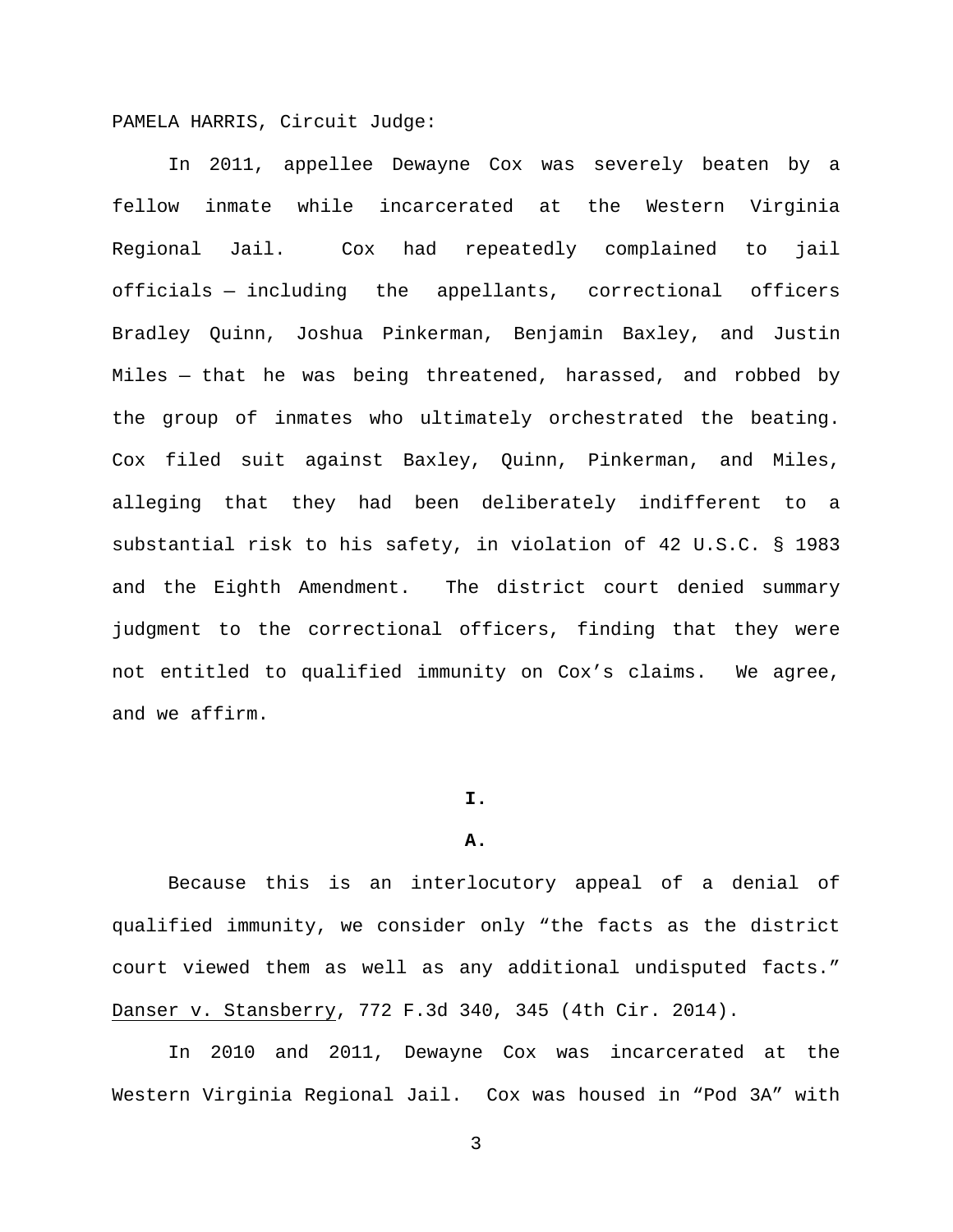about fifty other men, including Terrence Jackson, David Cabell, Sheron Harris, and Brandon Reddix. Jackson, Cabell, and Harris formed an informal gang or group in the pod. At some point, Reddix joined their group as well.

Cox and other inmates found the Jackson-Cabell-Harris group to be loud, aggressive, intimidating, and threatening. As one inmate, Gerald Garlic, explained,

They would snatch the T.V. remote from others['] hands, and take radio[]s or unplug headphones, and disrupt board games or card games by pushing them out of reach or taking p[ie]ces and issuing a challenge to who-ever they chose to pick on at the time by saying things like "what ya gonna do pops" "say something" "I'll fuck you up" ["]we rule this pod and if y[']all don't like it just say something and we'll take care of you" or "say something to the [correctional officers] we will beat your old toothless stinking ass to death," or ["]we are []Bloods and we run shit in here."

J.A. 317–18. According to another inmate, Joe Rutherford, "Harris[,] Cabell and Jackson [were] constantly loud and intimidating and more or less [were] in a gang all their own. They were trouble waiting to happen." J.A. 324.

Cox and at least one other inmate submitted informal complaints, or "blue slips," describing the group's aggressive and threatening behavior to jail officials, and Cox discussed his concerns with Captain Chad Keller on March 8, 2011. Cox informed Keller that Harris was harassing and stealing from him and requested that either he or Harris be moved to a different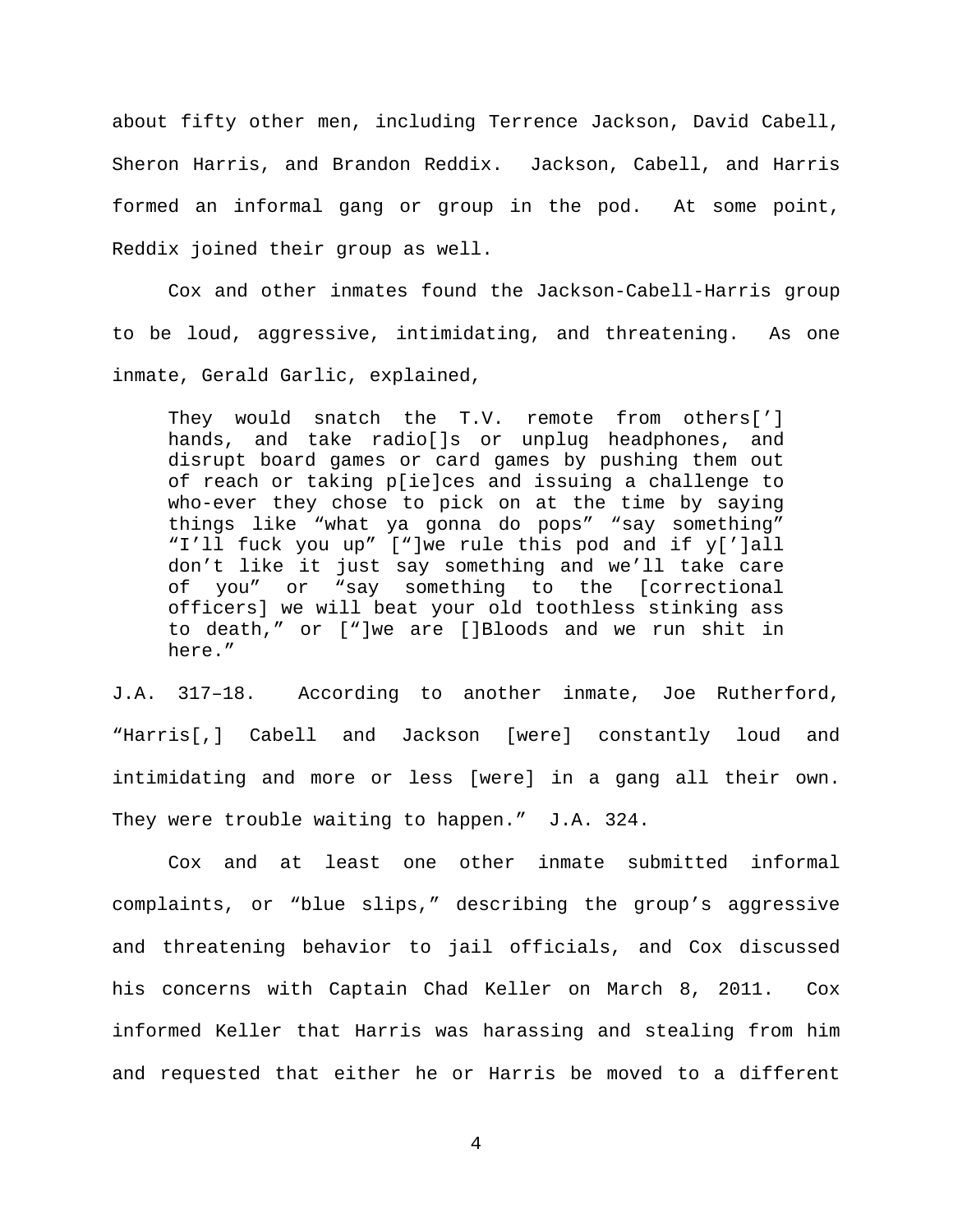pod. According to Cox, Keller responded that he knew Harris was "an asshole" who "creates problems everywhere he goes." J.A. 282. But Keller asked Cox if he and Harris could remain in the pod together if he talked to Harris and "ke[pt] him on a chain." Id. Cox agreed.

After Keller talked to Harris about Cox's complaints, however, the situation in the pod only got worse for Cox. Harris called Cox a "snitch" and threatened that he "was going to get" him. J.A. 283. Then, a few weeks later, Harris and Cabell instigated a physical altercation with Cox and issued explicit threats in front of other inmates. As one inmate described:

[T]here were about six of us playing poker together. . . . Dewayne [Cox] won a hand. Harris and Cabell started raising their voices, telling Dewayne he was a p[ie]ce of shit. Mr. Cabell jerked the sheet we had covering the table[] off the table and threw cards everywhere. He reached across the table and knocked other cards . . . out of Dewayne's hands and got in Dewayne[']s face and said "Do something punk,[] say anything you old toothless son of a bitch and I'll stomp your white ass all over this pod." Then Cabell went to the telephone area, still angry, upset, and threw a blue plastic chair . . . across the floor, and issued a challenge for the whole pod, for "anybody say one fucking word about it I will fuck em up" "Go on! Anybody, please say something so I can beat some ass."

J.A. 324–25 (affidavit of inmate Rutherford). In addition, Harris and Cabell stole commissary items from Cox and harassed him on other occasions. Cox submitted several more blue slips complaining about these issues and requesting that either he or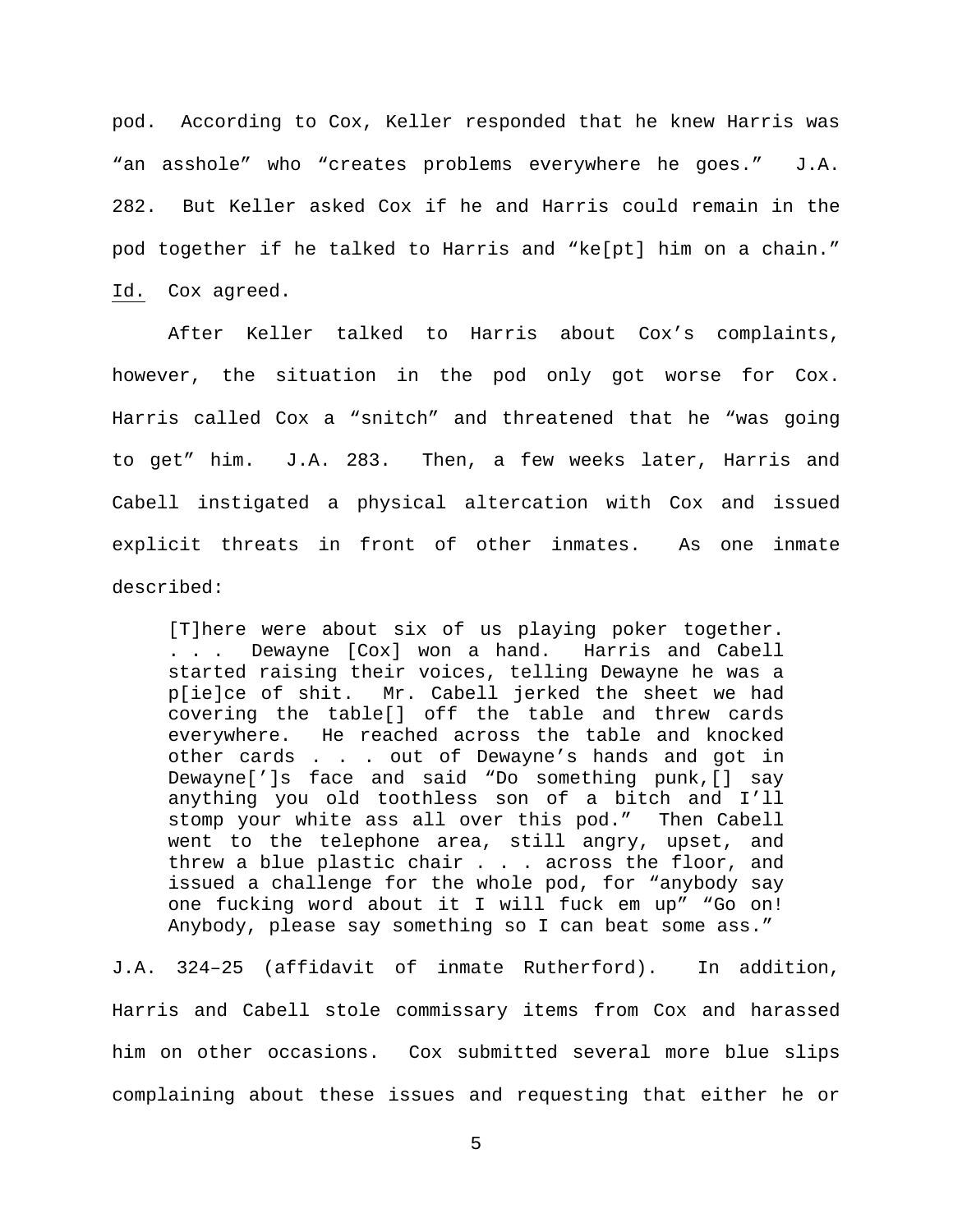the inmates who were threatening him be moved to a different pod. He never received any response.

Appellants Quinn, Baxley, and Pinkerman were certified correctional officers at the jail, and appellant Miles was an uncertified officer — essentially, a trainee. On April 11, 2011, Quinn, Baxley, and Miles were on duty in Pod 3A, and Pinkerman was working nearby. Cox approached Miles that morning and asked "what they were going to do about what was going on in the pod . . . with Cabell and Jackson and Harris." J.A. 218. He also inquired about the number of blue slips that jail officials had received about those inmates. Miles stated that he was aware of blue slips from Cox and one other inmate, and he asked Cox to step out into the hallway to discuss his concerns further.

Cox, along with inmate Garlic, went into the hall to talk further with Miles. They explained that they "were being harassed" and that Cabell and Harris were stealing from Cox. J.A. 219. Cox told Miles that he feared for his safety, and both Cox and Garlic requested that either they or the problematic inmates be moved out of the pod.

Officers Quinn, Baxley, and Pinkerman eventually joined the conversation and Cox repeated his concerns to them. Miles assured Cox and Garlic that they would "take care of it," and the other officers agreed. J.A. 221. Cox asked the officers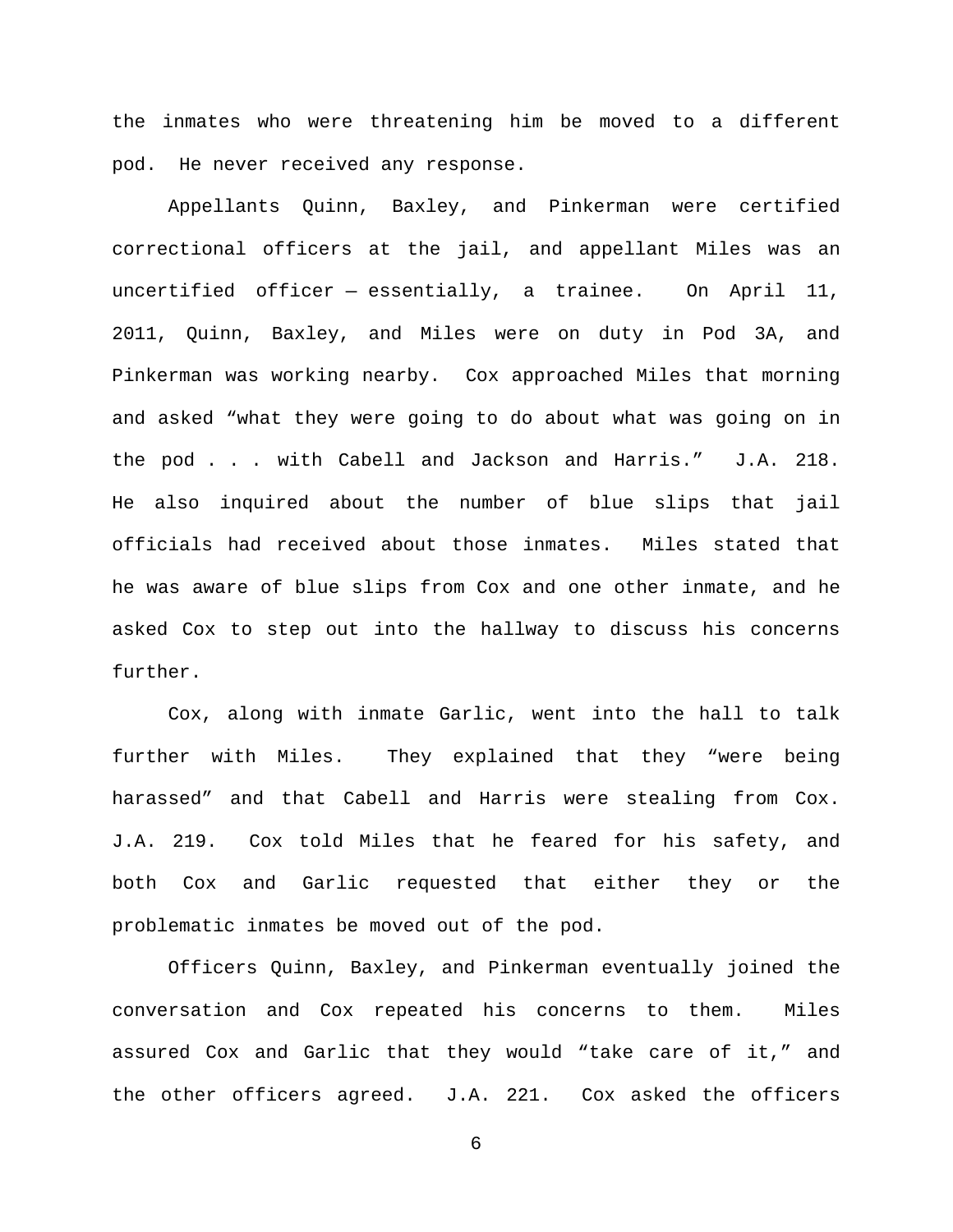what they planned to do, saying "[s]omebody needs to be moved, somebody is going to get hurt." Id. Miles stated that they would "talk to the guys," and Cox responded: "Don't do that because that will put an X on me and make the situation worse than what it is." J.A. 222. Garlic agreed with Cox, expressing concern that if the officers spoke to the inmates, "they would only get angry and retaliate against us." J.A. 319. And both Cox and Garlic again requested to either be moved from the pod or to have the other inmates moved. The officers instructed Cox and Garlic to return to the pod.

After speaking with Cox and Garlic, Miles reached out to Sergeant Willie Smith for advice. According to Miles, Smith responded that he was "busy" and that Miles needed to "get [his] guys to handle it." J.A. 102. But according to Smith himself, he told the officers, "[I]f Cox is being threatened in any way or if anybody is being threatened, remove them out of the pod, lock the inmates down, lock the whole pod and question all of the inmates in the pod to find out what was going on." J.A. 343.

When Cox returned to the pod, he called a friend on the telephone in the pod's common area and spoke to her for several minutes. While Cox was on the telephone, inmates began to return to the pod from the recreation area. Cox noticed that Cabell, Jackson, and Harris — who had been at recreation — did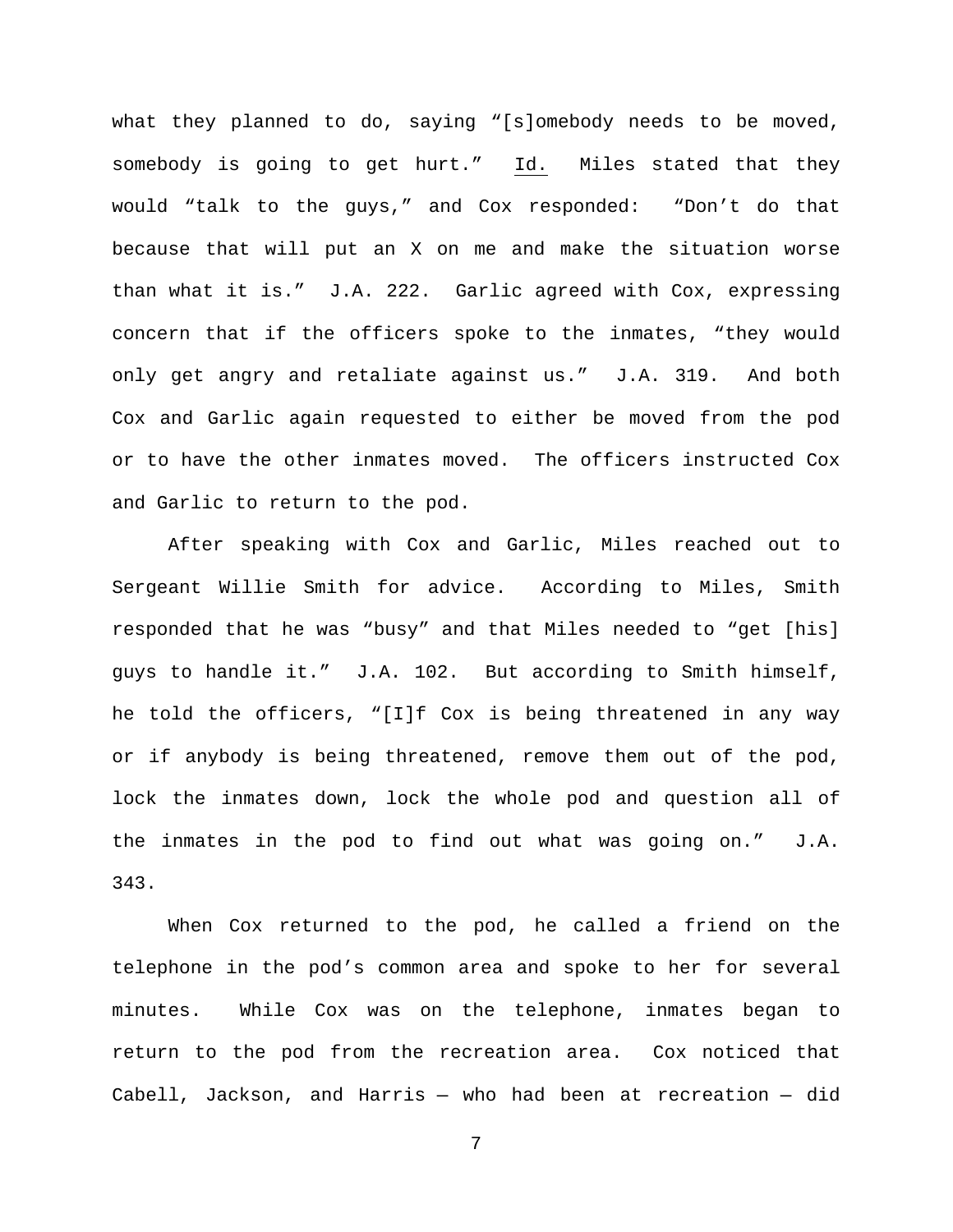not reenter the pod with the others. Then, about five minutes later, the three men returned to the pod. Right away, Harris "hollered at" Cox, loudly yelling, "You are a fucking snitch and we are going to get your ass." J.A. 225. Cox returned to his cell, but he continued to hear Harris, as well as Jackson and Cabell, yelling, "Miles told us what you said, that you told on us," that Cox was a "snitch," and that they were "going to get" him. J.A. 228. Cox also heard Jackson shout that he was offering fifty dollars "for somebody to beat [Cox's] ass." J.A. 229.

Later that day, Cox left his cell for dinner and approached Miles, who was serving the inmates' meal. Cox said:

Mr. Miles, why did you all talk to these guys? Why did you say anything to these guys? . . . Now they are threatening me, going to do something to me. . . . I want out of here, Miles. You all got to do something.

J.A. 231–32. According to Cox, Miles responded by throwing up his hands, saying, "What now, Cox?" and then turning around and walking away. J.A. 232.

Cox sat down with Garlic to eat, and Harris stood up and yelled, "We are going to get you, snitch, we are going to get you. We are going to beat your ass before lockdown." J.A. 232. Cox returned to his cell without finishing his dinner. He later came out of his cell and saw Cabell and Jackson walk by. Cabell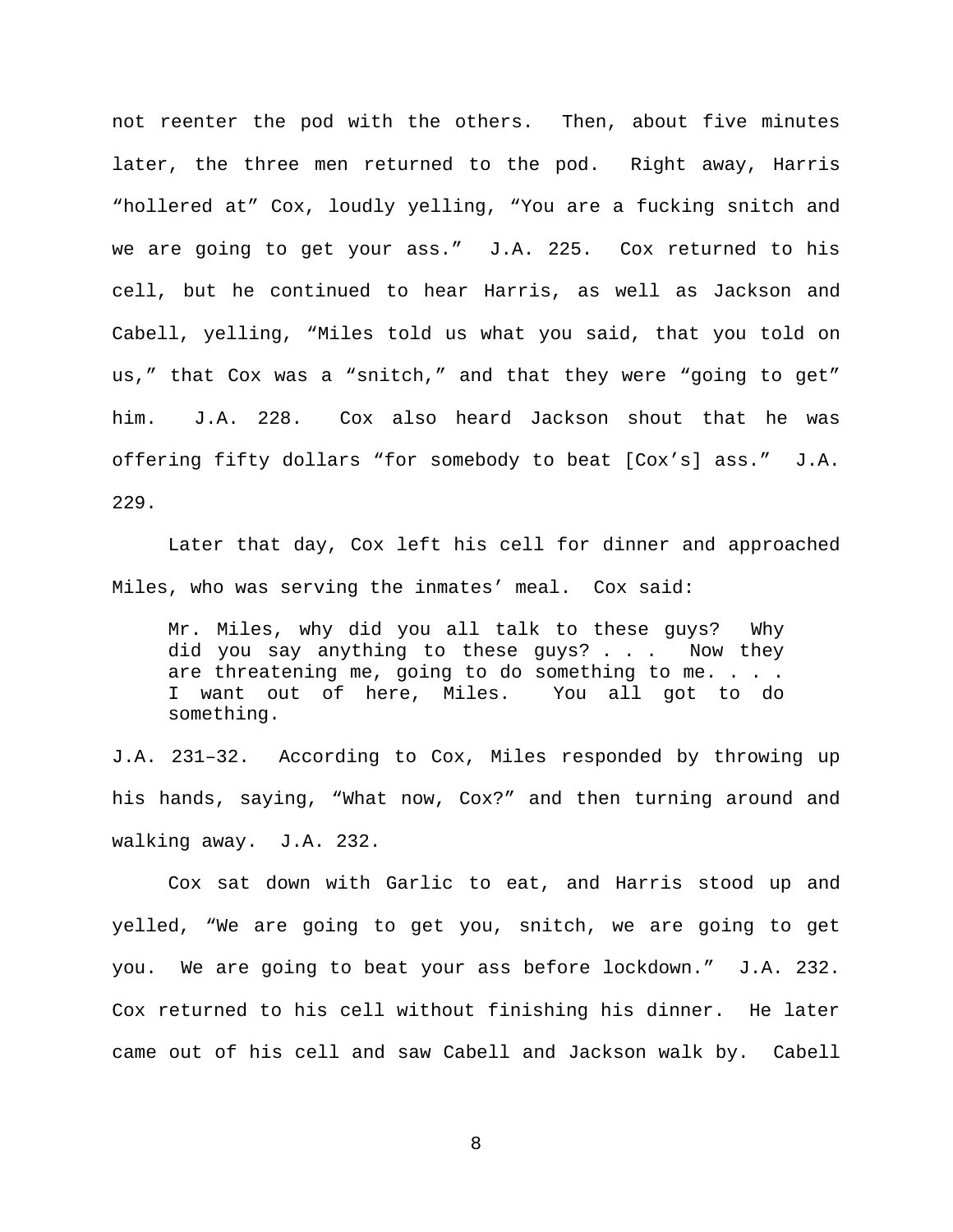warned that Cox was "going to get fucked up" before the end of the day. J.A. 236.

At that point, Brandon Reddix approached Cox and said, "I want to talk to you, man." J.A. 237. Cox had not previously had any problems with Reddix and he started through his own cell door to talk with Reddix there, but then he realized that Reddix "was kind of buddy-buddy" with Harris, Cabell, and Jackson. Id. Cox started to reverse course, but Reddix punched him in the back of his neck and knocked him across the cell. Reddix continued to beat Cox on his head, ribs, and back until another inmate yelled that correctional officers were on the way. Cox estimates that the assault lasted between 45 and 75 seconds, and he suffered broken ribs, a loosened tooth, bruising, swelling, and abrasions.

Miles later discovered Cox bloodied and injured from Reddix's attack. Cox reminded Miles, as well as Officer Quinn, that he had warned them something bad was going to happen to him.

Miles filed an incident report recommending that Cabell, Harris, and Jackson be given "Major Violations" for assault. According to Miles, even though none of those three inmates actually attacked Cox, "they were a little group in that pod and they were . . . notorious." J.A. 147–48. Miles believed that "they needed to be cited for planning" the attack on Cox. J.A.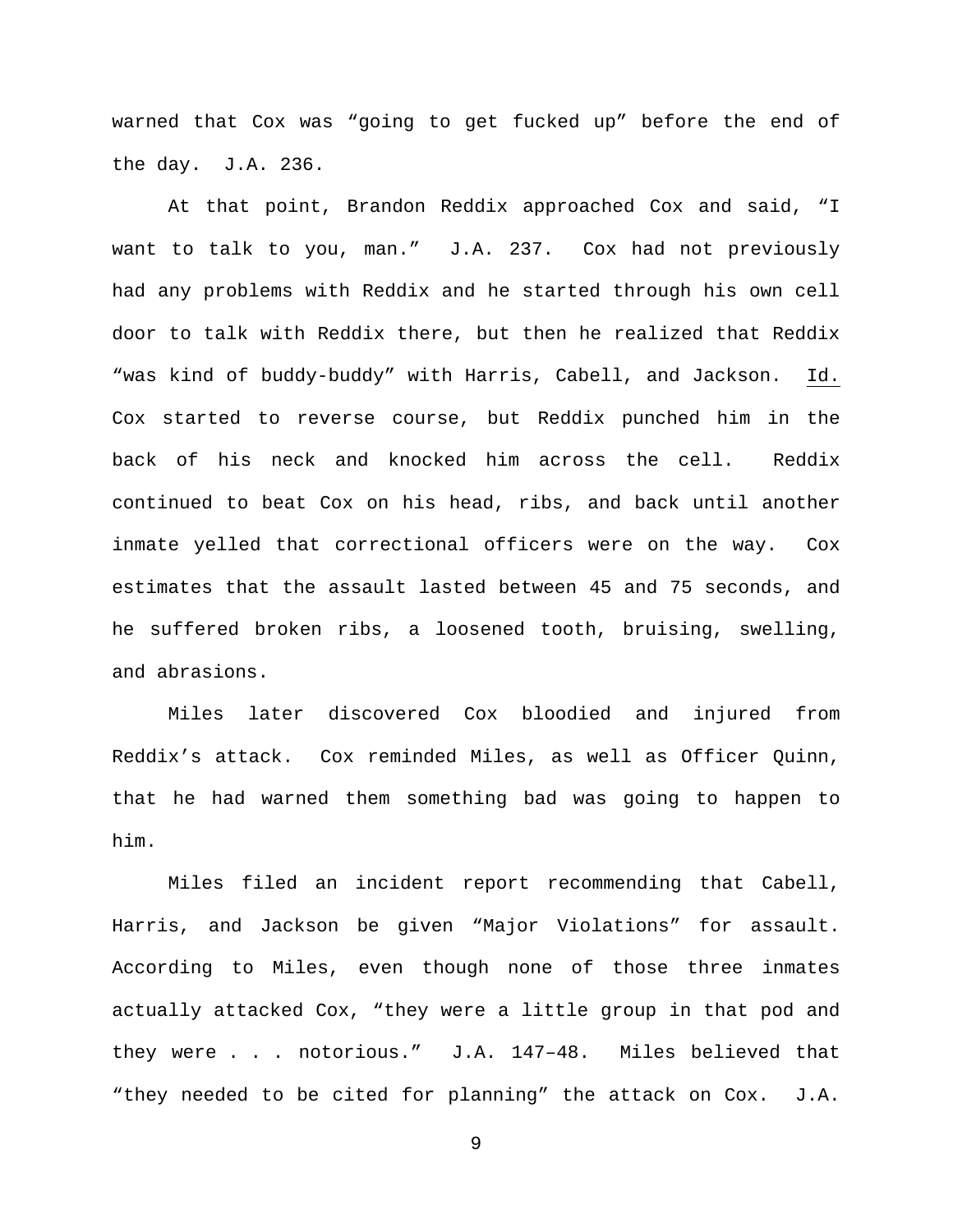148. Sergeant Smith concurred with this recommendation in a separate report.

#### **B.**

In 2012, Cox filed suit against Quinn, Baxley, Pinkerman, and Miles under 42 U.S.C. § 1983.[1](#page-9-0) Relevant here, Cox alleged that the correctional officers had violated his Eighth Amendment right to "protect[ion] from violence at the hands of other prisoners," which flows from the Amendment's prohibition on "cruel and unusual punishments." See Farmer v. Brennan, 511 U.S. 825, 832–33 (1994); U.S. Const. amend. VIII.

The correctional officers moved for summary judgment. They argued that they had not violated Cox's Eighth Amendment rights because they were not "deliberately indifferent" to a substantial risk that Cox would be assaulted by a fellow inmate. See Farmer, 511 U.S. at 834 (element of Eighth Amendment violation is that defendant prison officials acted with "'deliberate indifference' to inmate health or safety" (citation omitted)). They also argued that they were entitled to qualified immunity because reasonable correctional officers in the same circumstances would not have known that they had violated Cox's clearly established rights. See Parrish ex rel.

<span id="page-9-0"></span> <sup>1</sup> Cox's original and amended complaints also named other defendants and included other claims, but those defendants and claims are not pertinent to this appeal.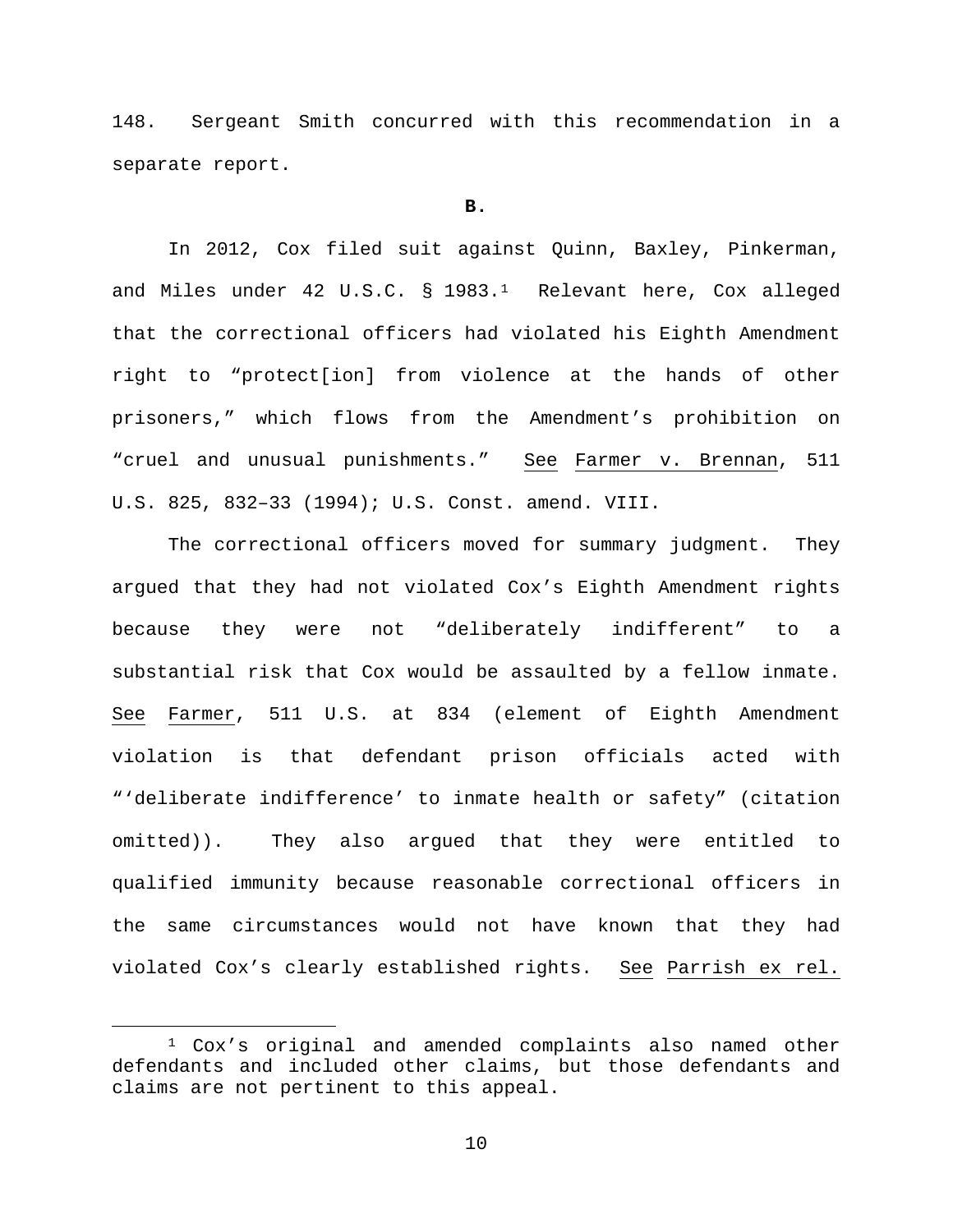Lee v. Cleveland, 372 F.3d 294, 301 (4th Cir. 2004) (element of qualified immunity analysis is that the right in question "was 'clearly established' at the time of the alleged offense" (quoting Saucier v. Katz, 533 U.S. 194, 201 (2001))).

Viewing the record in the light most favorable to Cox, the district court determined that there was a genuine issue of material fact in dispute as to whether the correctional officers had acted with deliberate indifference to a substantial threat to Cox's safety. See Farmer, 511 U.S. at 834. The court further found that the officers were not entitled to qualified immunity because the duty of jail officials to protect prisoners from inmate violence was clearly established in April of 2011. Accordingly, the court denied summary judgment to the appellants.

Quinn, Baxley, and Pinkerman filed one interlocutory appeal of the district court's denial of qualified immunity, and Miles filed another. We consolidated the two appeals, which we consider below.

## **II.**

Under the collateral order doctrine, we have jurisdiction to review a denial of qualified immunity at summary judgment only "to the extent that the court's decision turned on an issue of law." Danser, 772 F.3d at 344; see Iko v. Shreve, 535 F.3d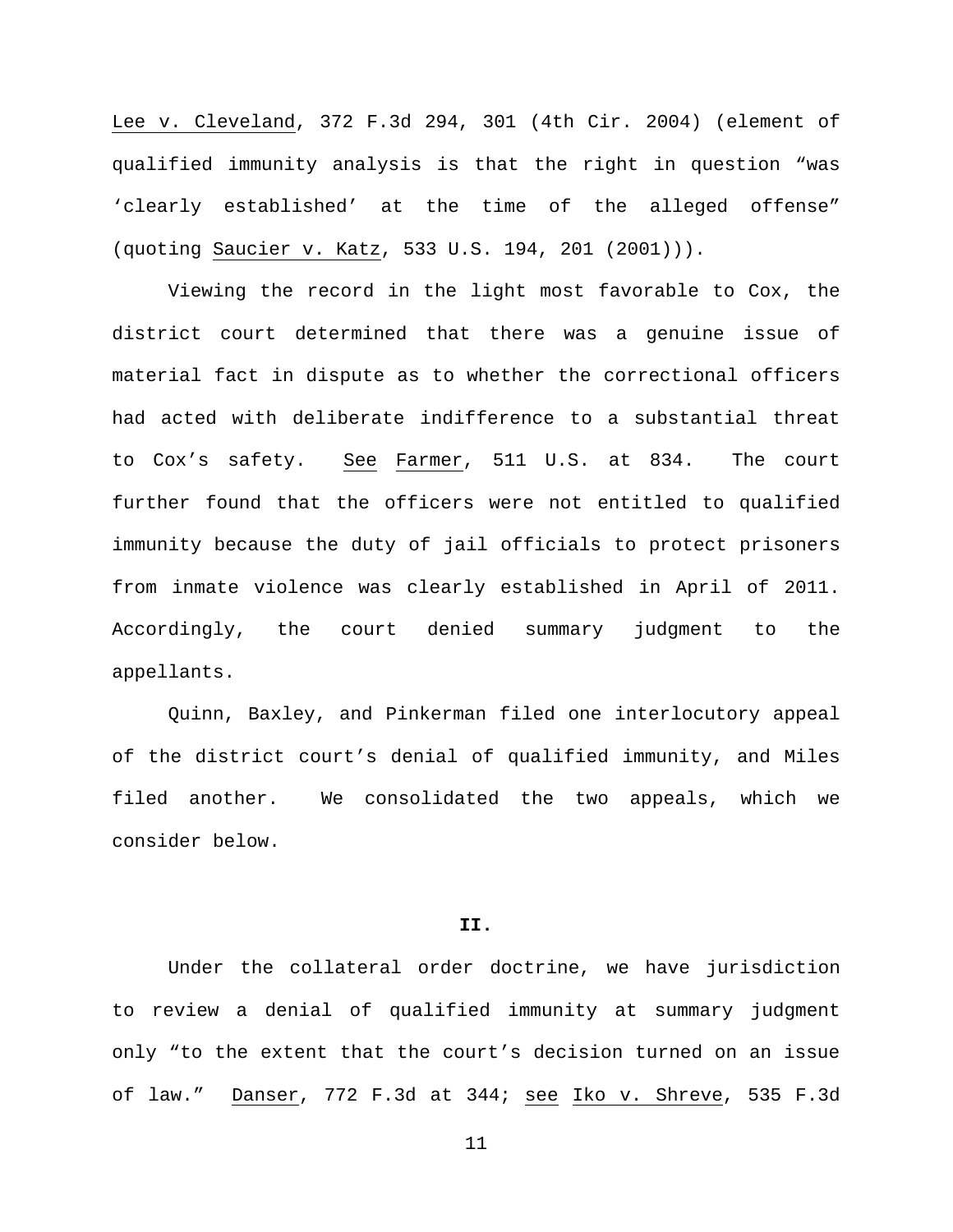225, 234 (4th Cir. 2008) (noting this exception to the rule that "interlocutory appeals are generally disallowed"). Thus, we may consider only "the facts as the district court viewed them as well as any additional undisputed facts," and our review is limited to the legal question of whether the court correctly denied summary judgment on those facts. Danser, 772 F.3d at 345.

We review the district court's denial of qualified immunity at summary judgment de novo, viewing the facts in the light most favorable to Cox, the non-moving party. Id. We may grant summary judgment to the correctional officers only if "no material facts are disputed and [they are] entitled to judgment as a matter of law." See Henry v. Purnell, 652 F.3d 524, 531 (4th Cir. 2011) (en banc) (quoting Ausherman v. Bank of Am. Corp., 352 F.3d 896, 899 (4th Cir. 2003)).

#### **A.**

At the first step of the qualified immunity inquiry, we must determine whether, viewing the facts in the light most favorable to Cox, the correctional officers' conduct violated a constitutional right. See Parrish, 372 F.3d at 301. The correctional officers contend that the undisputed facts show that they were not, as a matter of law, deliberately indifferent to a serious risk of harm to Cox, in violation of the Eighth Amendment. See Farmer, 511 U.S. at 834. We disagree.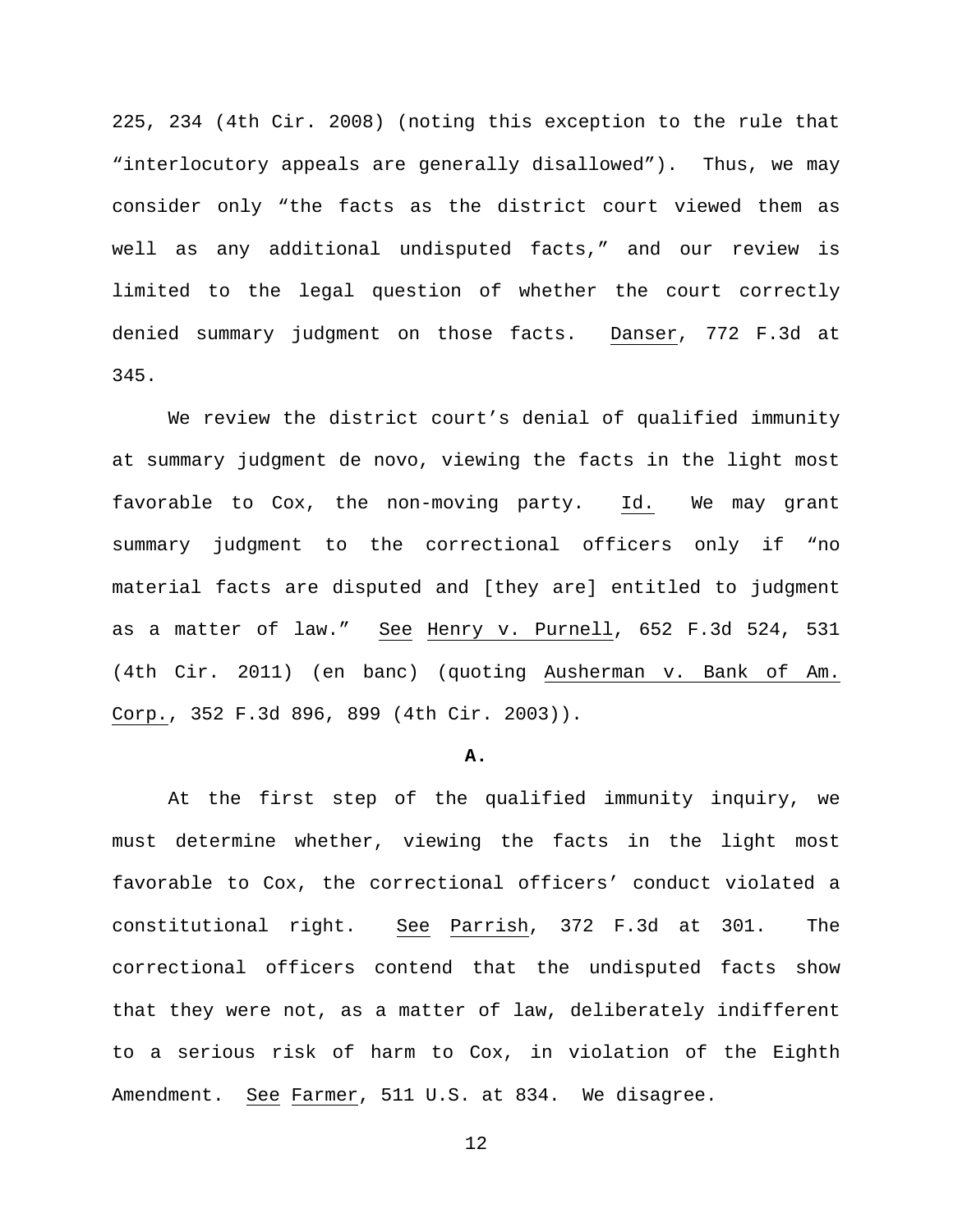The Eighth Amendment requires prison officials to "take reasonable measures to guarantee the safety of the inmates." Id. at 832 (citation omitted); accord Makdessi v. Fields, 789 F.3d 126, 132 (4th Cir. 2015). And they have a specific "duty . . . to protect prisoners from violence at the hands of other prisoners." Farmer, 511 U.S. at 833 (alteration in original) (citation omitted). But a prison official will not be liable for failing to protect a prisoner from inmate violence unless two requirements are met. See id. at 834.

"First, the deprivation alleged must be, objectively, sufficiently serious." Id. (citation and internal quotation marks omitted); see Brown v. N.C. Dep't of Corr., 612 F.3d 720, 723 (4th Cir. 2010) ("[A] prisoner must allege a serious or significant physical or emotional injury resulting from the challenged conditions." (quoting Odom v. S.C. Dep't of Corr., 349 F.3d 765, 770 (4th Cir. 2003))). In this case, the parties do not dispute that Cox's injuries meet this standard.

Second, and central to this appeal, the defendant prison officials must have had a "sufficiently culpable state of mind." Farmer, 511 U.S. at 834 (citation omitted). "In prisonconditions cases" like this one, "that state of mind is one of 'deliberate indifference' to inmate health or safety." Id. (citation omitted). "Deliberate indifference" requires "'more

13

**1.**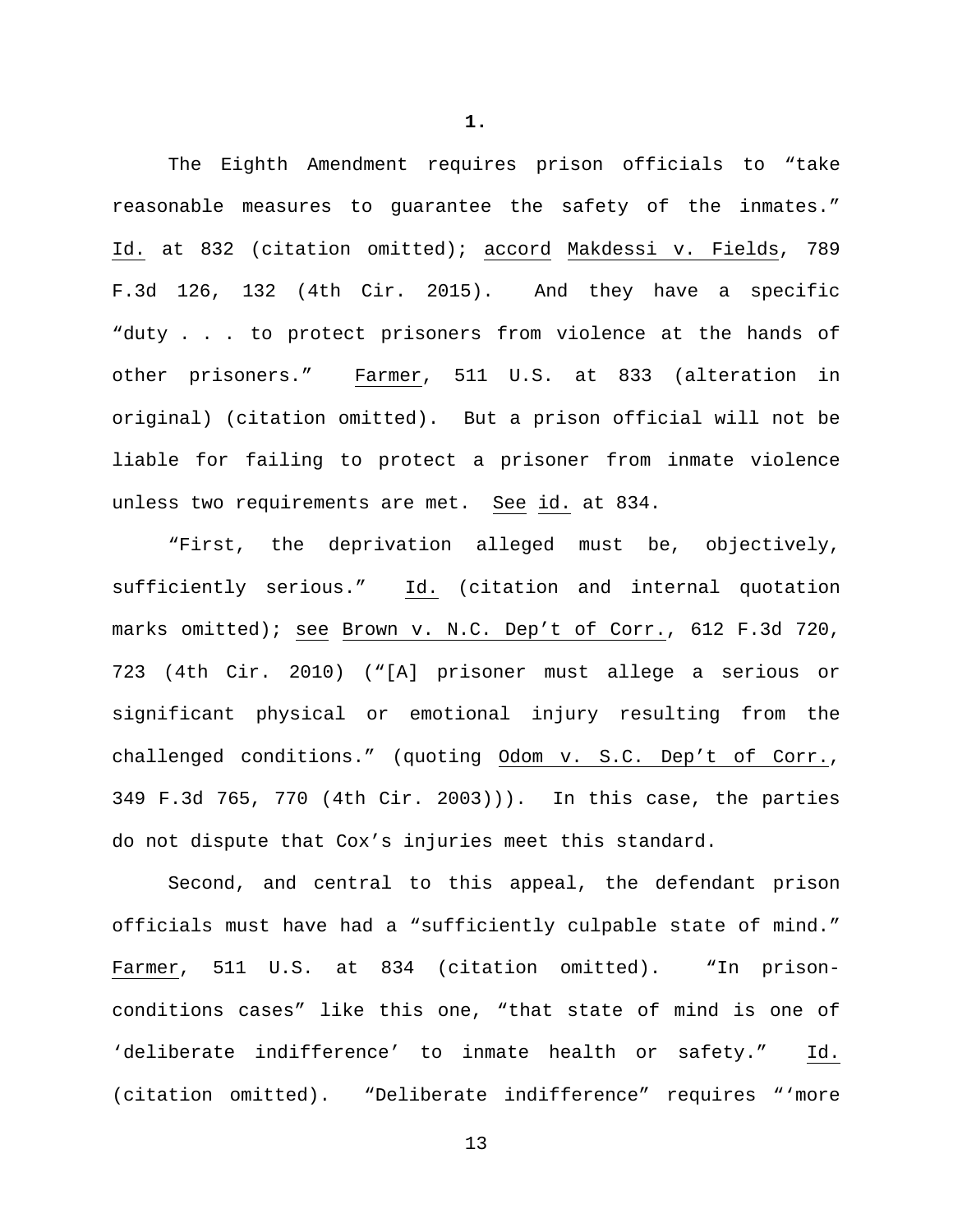than mere negligence,' but 'less than acts or omissions [done] for the very purpose of causing harm or with knowledge that harm will result.'" Makdessi, 789 F.3d at 133 (alteration in original) (quoting Farmer, 511 U.S. at 835). It is a subjective standard requiring that a prison official "both be aware of facts from which the inference could be drawn that a substantial risk of serious harm exists, and . . . also draw the inference." Farmer, 511 U.S. at 837. And, in addition to subjectively recognizing that substantial risk, the prison official must also subjectively be aware that "his actions were 'inappropriate in light of that risk.'" Parrish, 372 F.3d at 303 (quoting Rich v. Bruce, 129 F.3d 336, 340 n.2 (4th Cir. 1997)).

Whether a prison official acted with "deliberate indifference" is a question of fact that can be proven through direct or circumstantial evidence. Makdessi, 789 F.3d at 133; Parrish, 372 F.3d at 303. A plaintiff can make a prima facie case of deliberate indifference "by showing 'that a substantial risk of [serious harm] was longstanding, pervasive, welldocumented, or expressly noted by prison officials in the past, and the circumstances suggest that the defendant-official being sued had been exposed to information concerning the risk and thus must have known about it.'" Parrish, 372 F.3d at 303 (alteration in original) (quoting Farmer, 511 U.S. at 842). And a prison official may not avoid liability simply because he was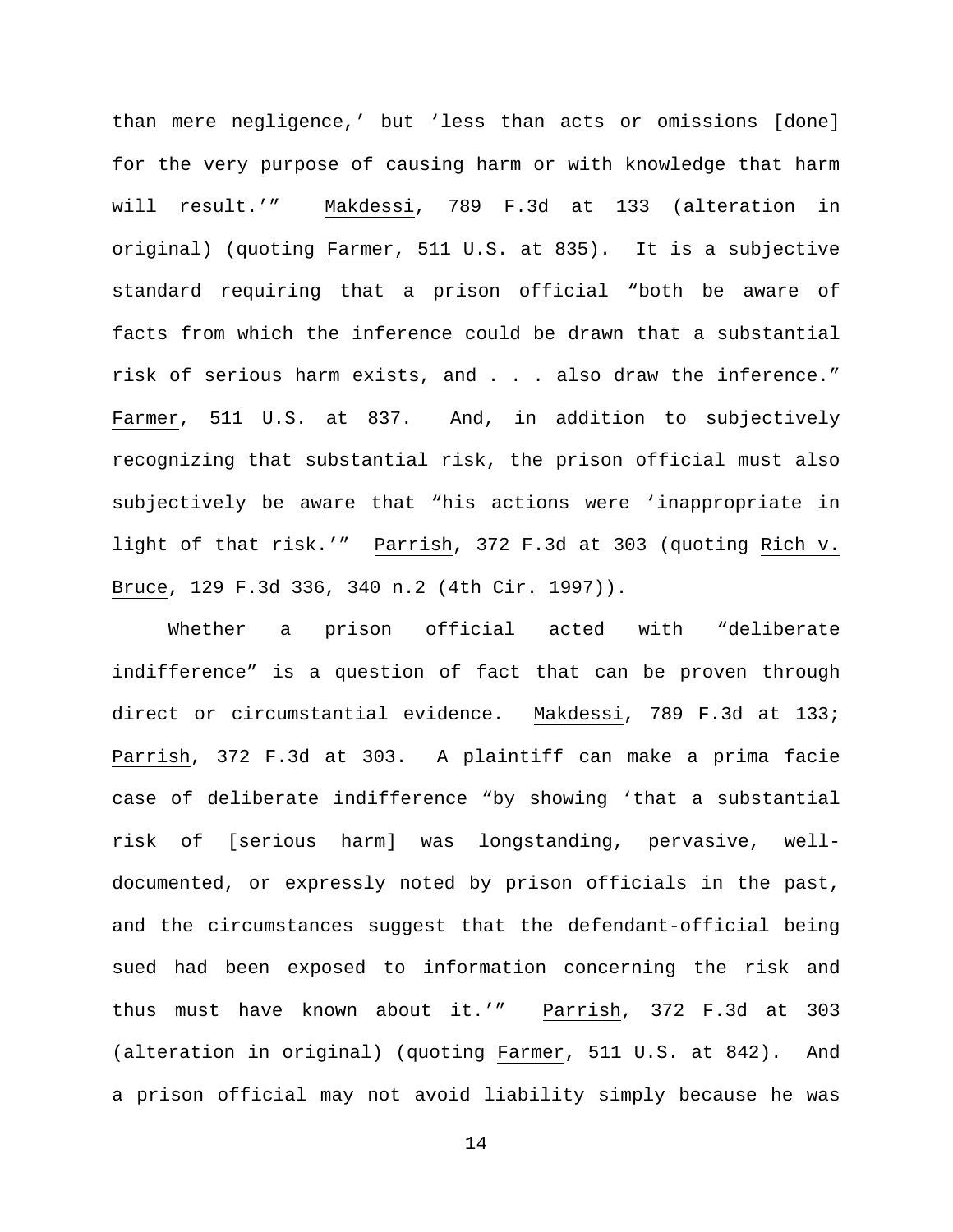unaware that the inmate was "especially likely to be assaulted by the specific prisoner who eventually committed the assault." Farmer, 511 U.S. at 843.

Furthermore, a prison official's response to a known threat to inmate safety must be reasonable. See id. at 844 ("[P]rison officials who actually knew of a substantial risk to inmate health or safety may be found free from liability if they responded reasonably to the risk, even if the harm ultimately was not averted." (emphasis added)). Prison officials are deliberately indifferent if they are aware that "the plaintiff inmate faces a serious danger to his safety and they could avert the danger easily yet they fail to do so." Brown, 612 F.3d at 723 (quoting Case v. Ahitow, 301 F.3d 605, 607 (7th Cir. 2002)). And "a factfinder may conclude that the official's response to a perceived risk was so patently inadequate as to justify an inference that the official actually recognized that his response to the risk was inappropriate under the circumstances." Parrish, 372 F.3d at 303.

## **2.**

In light of the facts as we may view them, and drawing reasonable inferences in Cox's favor, we find that the district court correctly held that material issues of fact precluded summary judgment for the correctional officers on the Eighth Amendment deliberate indifference claim.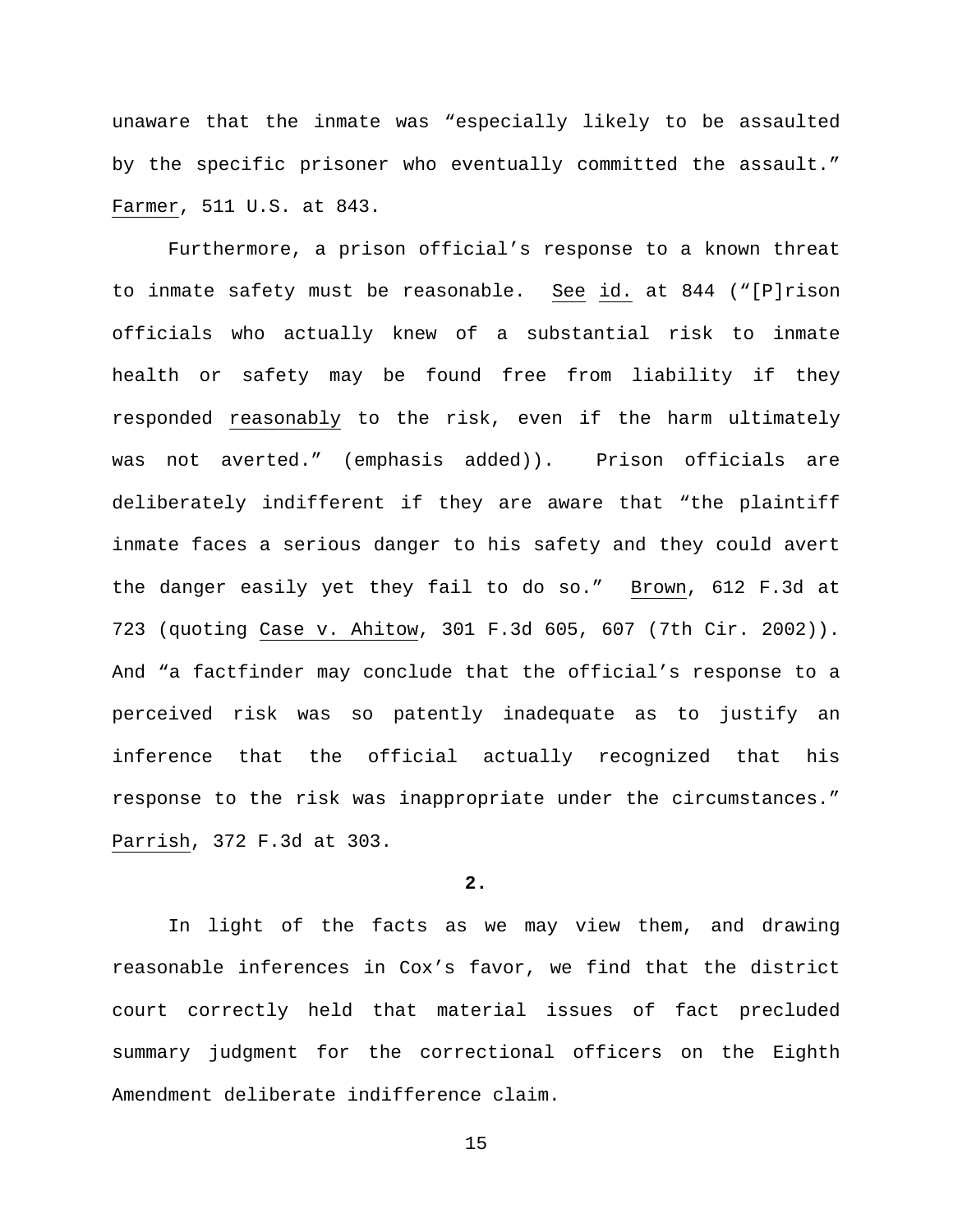First, there is ample evidence suggesting that Quinn, Pinkerman, Baxley, and Miles were subjectively "aware of facts from which the inference could be drawn that a substantial risk of serious harm exist[ed], and . . . also dr[ew] the inference," Farmer, 511 U.S. at 837: Cox submitted numerous "blue slips" complaining that he was being threatened and robbed by Harris, Cabell, and possibly others; Cox repeatedly informed the appellants that he feared for his safety and wished either to be moved from the pod or to have the other inmates moved; and Cox expressly requested that the correctional officers not discuss his concerns with Harris and the others because he feared that would put him at even greater risk. Moreover, Cox renewed his plea for help to Miles only a short time before the beating actually occurred. A reasonable jury could thus conclude that the appellants "had been exposed to information concerning the risk" to Cox's safety and therefore "must have known about it." See id. at 842 (internal quotation marks omitted).

Furthermore, a reasonable jury could also decide that the correctional officers knew Cox "face[d] a serious danger to his safety" and could have "avert[ed] the danger easily" but "fail[ed] to do so." See Brown, 612 F.3d at 723 (citation omitted). Sergeant Smith testified at deposition that he specifically told the appellants to remove Cox from the pod and lock it down if Cox feared for his safety. But instead of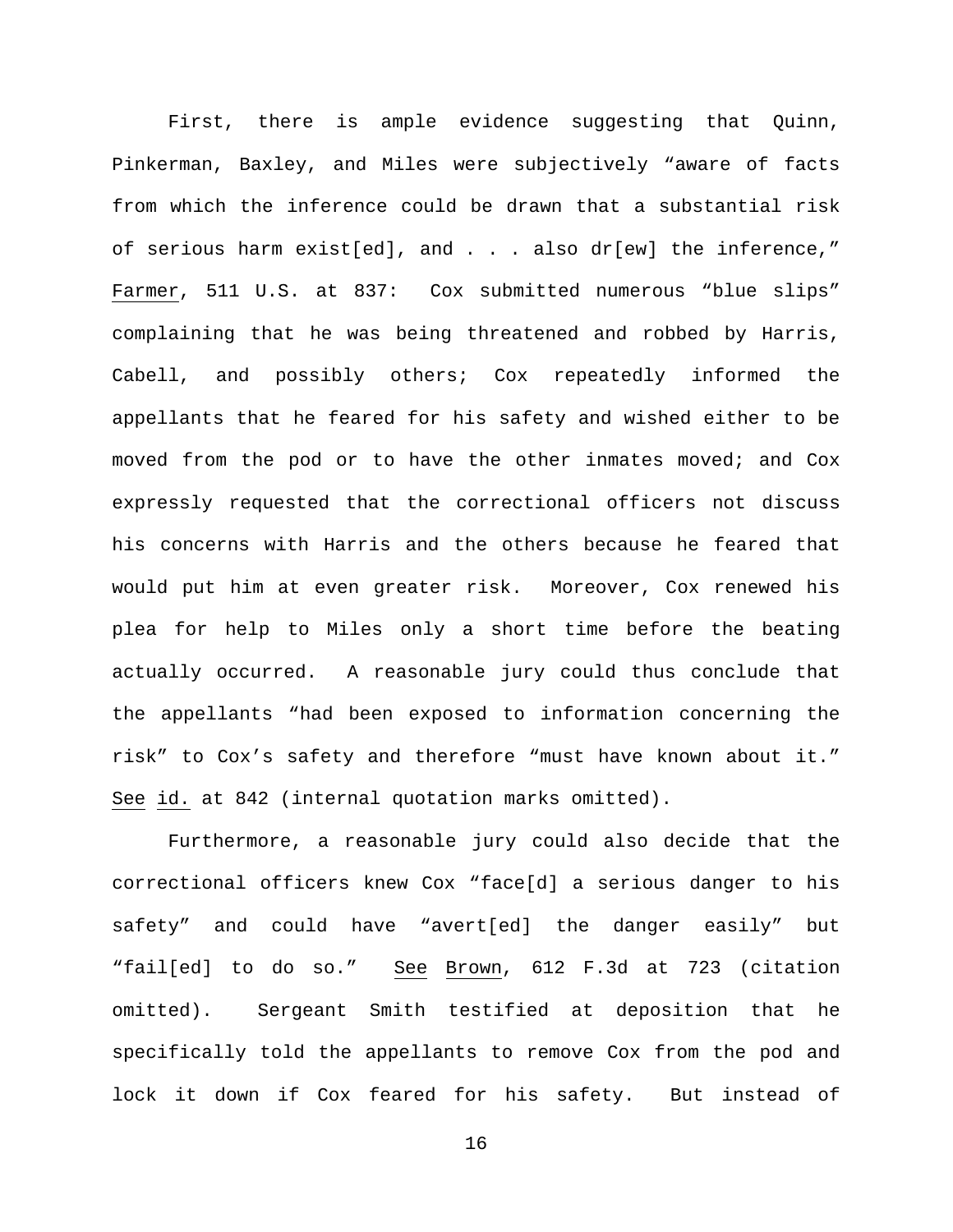taking this  $-$  or another  $-$  reasonable action to protect Cox, the officers opted to do the very thing Cox warned them would lead to disaster: They directly confronted the inmates who were threatening Cox.

The correctional officers contend that the fact that they took any action at all means that they were not deliberately indifferent as a matter of law. But the Eighth Amendment requires more than some action: It requires reasonable action. See Farmer, 511 U.S. at 844. Viewing the facts in the light most favorable to Cox, a jury could conclude that the appellants' response to Cox's concerns — seeking, but disregarding, Sergeant Smith's advice, and taking the one action Cox specifically warned would put him at greater risk — was not only unreasonable, but "so patently inadequate as to justify an inference that the official[s] actually recognized that [their] response to the risk was inappropriate under the circumstances."[2](#page-16-0) See Parrish, 372 F.3d at 303.

The appellants also argue that there is no evidence they ever drew the inference that Cox faced a substantial risk of serious harm, see Farmer, 511 U.S. at 837, because, they say,

<span id="page-16-0"></span> <sup>2</sup> And Miles's relative inexperience does nothing to alter this analysis; indeed, we are hard-pressed to imagine a more inappropriate response than throwing up one's hands and walking away when informed that an attack on an inmate is imminent.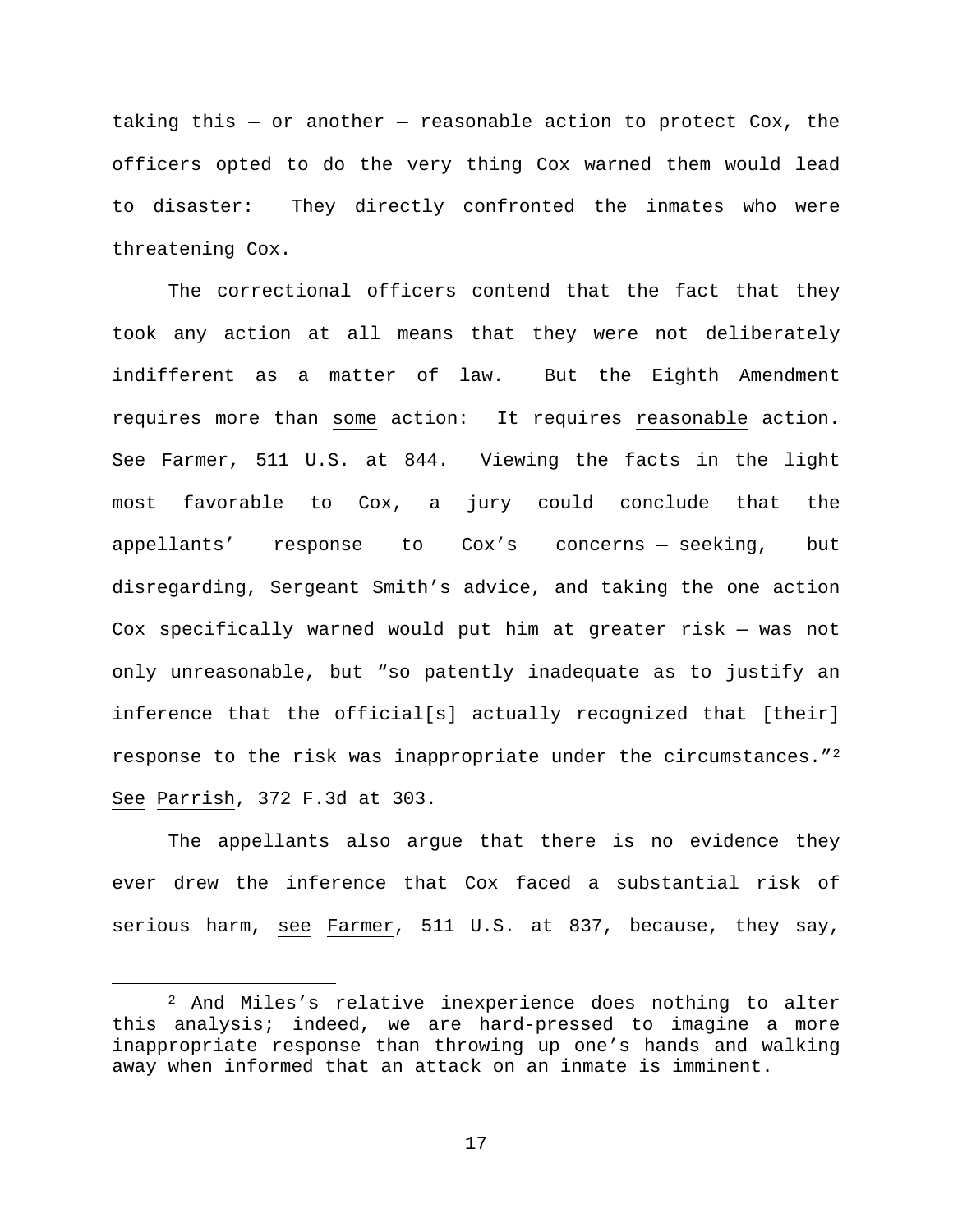when they addressed Cox's concerns with the inmates who had threatened him, the inmates assured the officers there would be no trouble. But we do not have jurisdiction to consider this argument because it is based on facts that the district court did not consider and that remain in dispute.<sup>[3](#page-17-0)</sup> See Danser, 772 F.3d at 345.

Accordingly, we affirm the district court's denial of summary judgment on the constitutional violation prong of the qualified immunity inquiry.

**B.**

Even if a correctional officer has violated a prisoner's constitutional right, however, he is shielded from liability by qualified immunity if an objectively reasonable officer could have believed that his actions were lawful "in light of clearly established law."[4](#page-17-1) Henry, 652 F.3d at 531. A right is "clearly

<span id="page-17-0"></span> <sup>3</sup> Furthermore, by the correctional officers' own account, Harris and Cabell's response to their inquiry was, "We will stay to ourselves if they stay to the[m]selves," J.A. 374 - hardly an<br>ironclad assurance. A reasonable jury crediting the jury crediting the correctional officers' account of this conversation might still conclude that they were subjectively aware that Cox remained in danger.

<span id="page-17-1"></span><sup>4</sup> Although we need not reach the issue here, we note that some courts have concluded that it is not necessary to consider the objective reasonableness prong of the qualified immunity inquiry at all when summary judgment is denied on deliberate See, e.g., Walker v. Benjamin, 293 F.3d 1030, 1037 (7th Cir. 2002); Beers-Capitol v. Whetzel, 256 F.3d 120, 142 n.15 (3d Cir. 2001). Prison officials violate the Eighth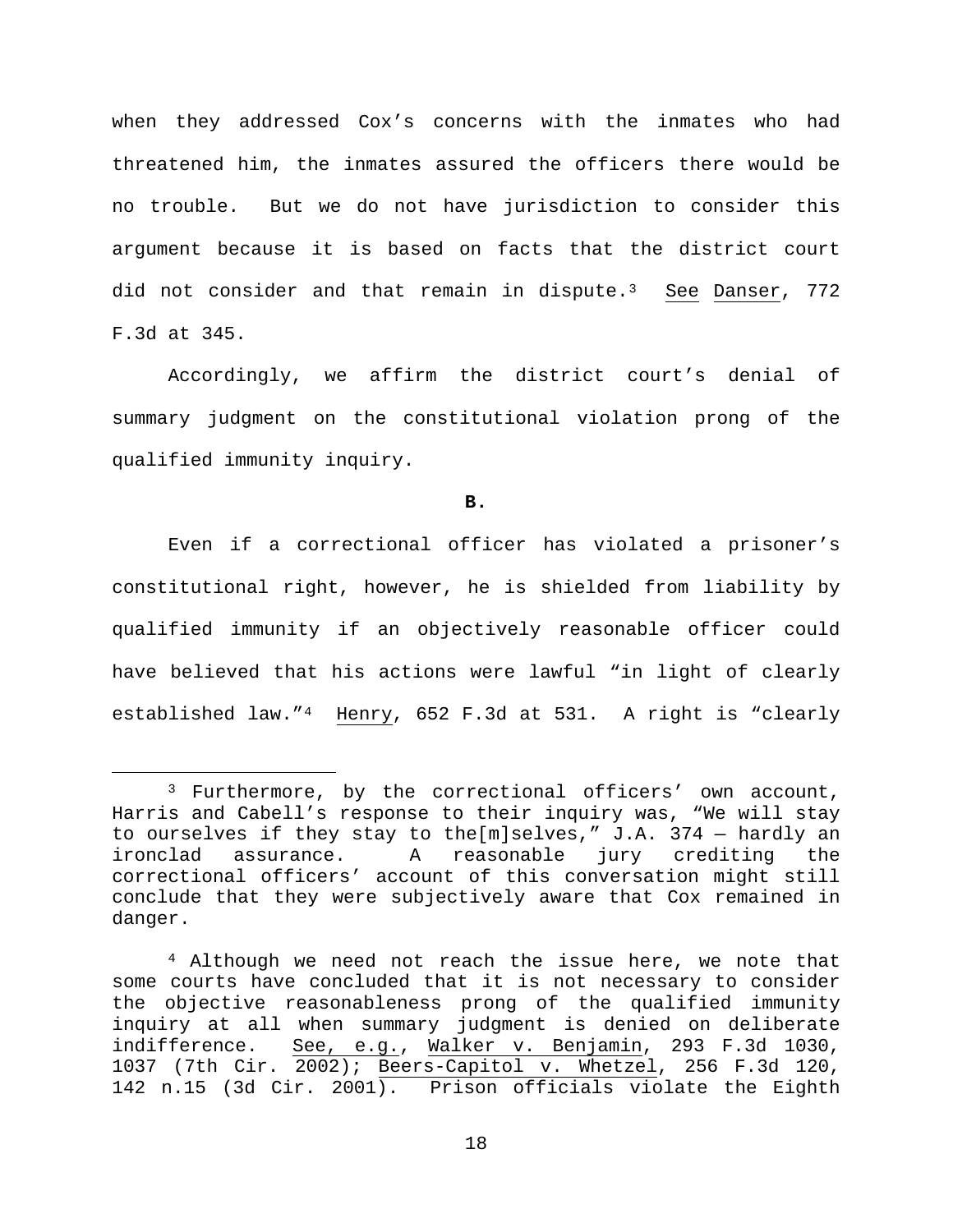established" if "[t]he contours of the right" were "sufficiently clear that a reasonable official would understand that what he is doing violates that right." Id. at 534 (alteration in original) (quoting Anderson v. Creighton, 483 U.S. 635, 640 (1987)). In conducting this inquiry, we must define the right "in light of the specific context of the case, not as a broad general proposition." Parrish, 372 F.3d at 301 (quoting Saucier, 533 U.S. at 201). It is not necessary, however, that "the exact conduct at issue" have been previously held unlawful;

Ĩ.

Amendment through deliberate indifference if they are aware of a substantial risk of serious harm to an inmate, Farmer, 511 U.S. at 837, yet disregard that risk by taking action that they know to be inappropriate, Parrish, 372 F.3d at 303. In other words, for purposes of deliberate indifference, the Eighth Amendment violation must have been committed knowingly. As we have noted in the past, "applying an objective qualified immunity standard in the context of an Eighth Amendment claim that is satisfied only by a showing of deliberate indifference" — that is, a knowing violation of the law — presents a "special problem." Rish v. Johnson, 131 F.3d 1092, 1098 n.6 (4th Cir. 1997). Accordingly, some of our sister circuits have concluded that<br>deliberately indifferent conduct can never be objectively deliberately indifferent conduct can never be reasonable for purposes of qualified immunity. See Walker, 293 F.3d at 1037 (holding that deliberate indifference and qualified immunity inquiries "effectively collapse into one" and that "[i]f there are genuine issues of fact concerning" a defendant's deliberate indifference, the "defendant may not avoid trial on the grounds of qualified immunity"); Beers-Capitol, 256 F.3d at 142 n.15 ("Conduct that is deliberately indifferent to an excessive risk to [juvenile detention center] residents cannot be objectively reasonable conduct."). <u>But see Estate of Ford v.</u><br>Ramirez-Palmer, 301 F.3d 1043, 1049-50 (9th Cir. 2002) Ramirez-Palmer, 301 F.3d 1043, 1049-50 (9th Cir. (rejecting approach that "collapses the deliberate indifference part of the constitutional inquiry into the qualified immunity inquiry").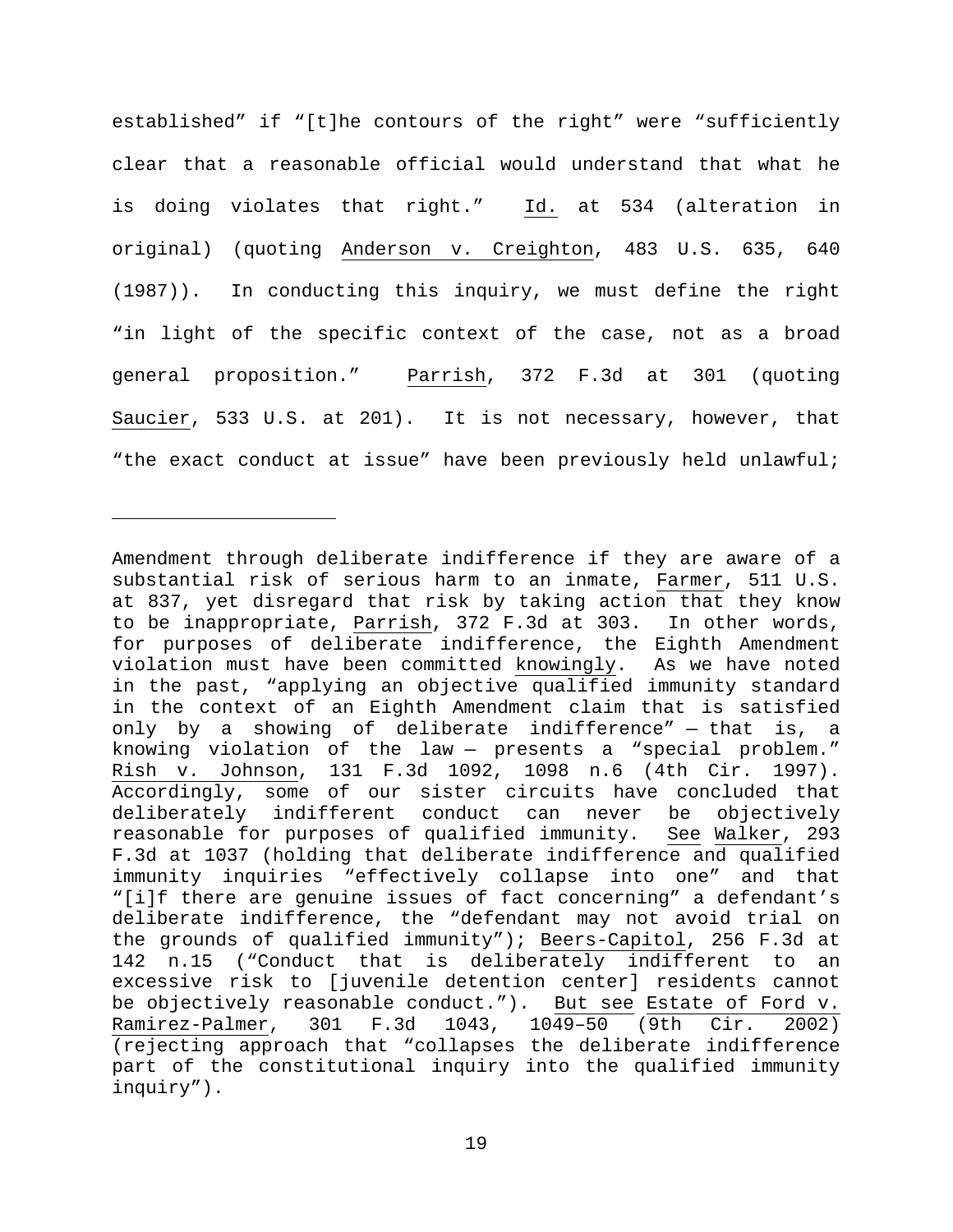"[r]ather, our analysis must take into consideration 'not only already specifically adjudicated rights, but those manifestly included within more general applications of the core constitutional principle invoked.'" Odom, 349 F.3d at 773 (quoting Amaechi v. West, 237 F.3d 356, 362–63 (4th Cir. 2001)).

The correctional officers contend that the district court erred in denying them qualified immunity because it was not clearly established at the time of the assault on Cox that "interceding and discussing" Cox's concerns "with the allegedly threatening prisoners violated Cox's constitutional rights." Appellants' Br. at 9. They argue that they "received assurances that there would be no trouble" from the inmates, id. at 12, and that they had no reason to believe that accepting those assurances would be unreasonable in light of clearly established law. But, again, we lack jurisdiction to consider this argument because it is premised on facts about the officers' conversation with the inmates that the district court did not consider and that remain in dispute. See Danser, 772 F.3d at 345.

On the record as we may view it here, we find that the district court correctly concluded that the correctional officers were not entitled to qualified immunity. It has long been established that jail officials have a duty to protect inmates from a substantial and known risk of harm, including harm inflicted by other prisoners. See Farmer, 511 U.S. at 833.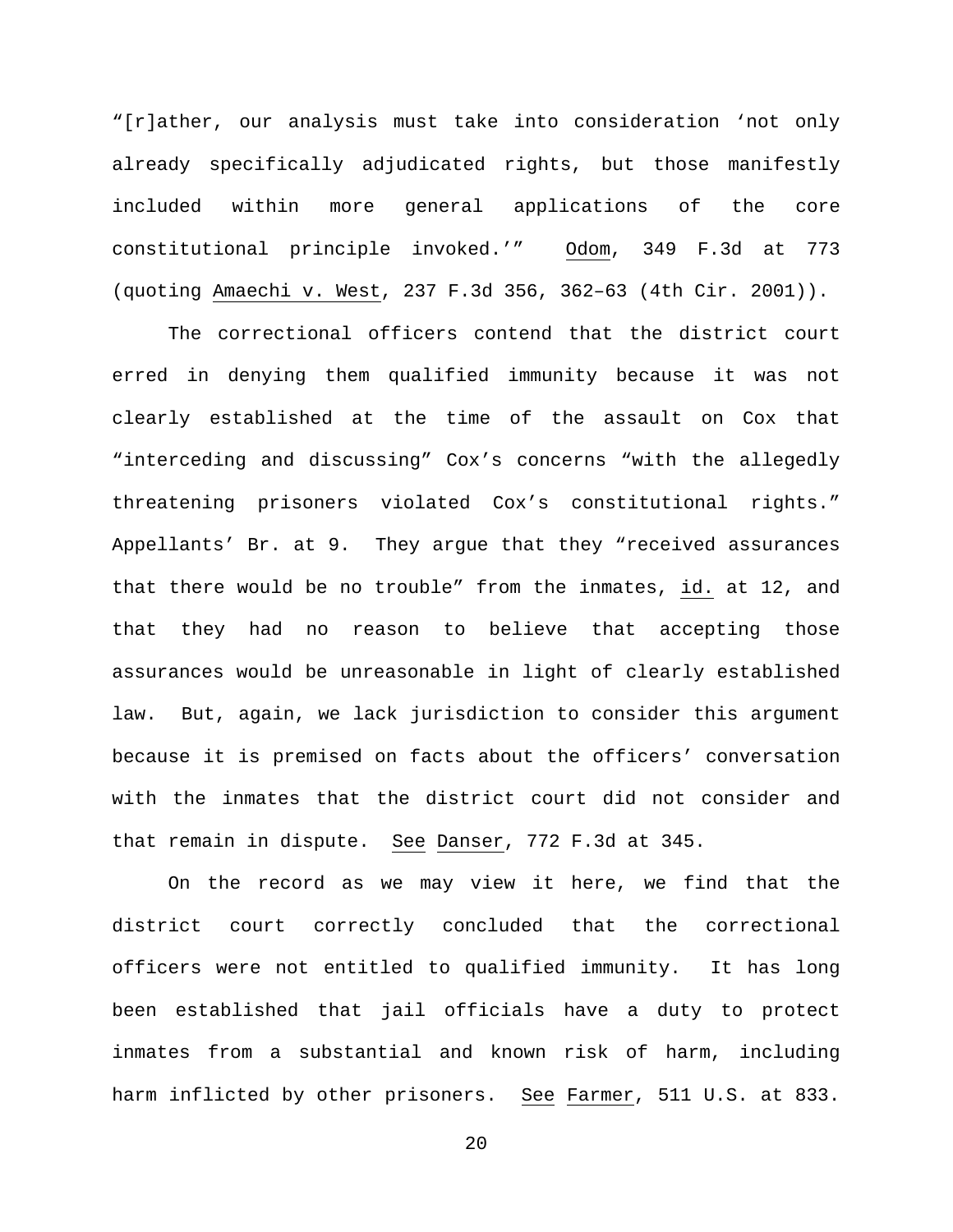Moreover, by 2011, we had made it clear that "a prison official acts with deliberate indifference when he ignores repeated requests from a vulnerable inmate to be separated from a fellow inmate who has issued violent threats which the aggressor will likely carry out in the absence of official intervention." Odom, 349 F.3d at 773.

Here, Cox repeatedly informed the appellants that he was being threatened and robbed and that he feared for his safety, and his concerns were corroborated by other inmates. But the only action the correctional officers took in response to this information — despite the instructions of their sergeant — was to do the one thing Cox specifically warned them would increase the risk to his safety. And when confronted with Cox's concerns again, Miles just threw up his hands and walked away. Under the law of this Circuit, an objectively reasonable correctional officer — certified or uncertified — would have known that these actions were unreasonable, ran afoul of clearly established law, and violated rights "manifestly included within more general applications of the core constitutional principle" articulated in Farmer. See Odom, 349 F.3d at 773 (citation omitted). Accordingly, the correctional officers are not entitled to qualified immunity.